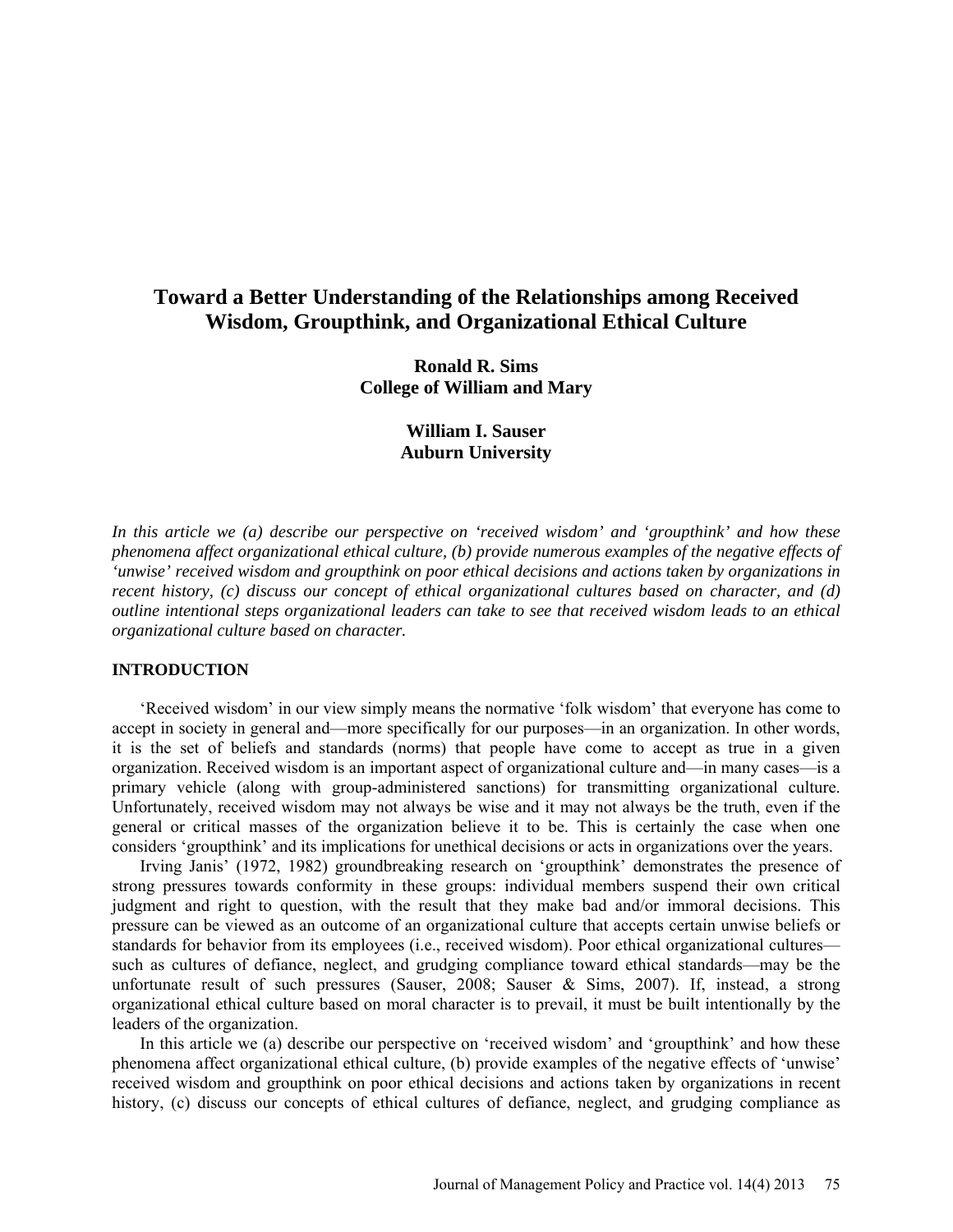contrasted with ethical organizational cultures based on character, and (d) outline intentional steps organizational leaders can take to see that received wisdom leads to an ethical organizational culture based on character. These actions demand focused attention, careful implementation, and sustained effort on the part of any organization's leaders. However—as we demonstrate throughout this article—the wisdom of establishing an organizational culture that uses shared wisdom to manifest high levels of character while combatting the devastating effects of groupthink can pay dividends for years to come.

### **RECEIVED WISDOM**

As noted in the introduction above, 'received wisdom' in our view is the normative 'folk wisdom' that everyone has come to accept in an organization. In other words, it is the set of beliefs and standards (norms) that people have come to accept as true in a given organization. Dibbs (2012) has defined received wisdom as the knowledge or information that people generally believe is true, although in fact it is often false knowledge; it is information that people generally believe is true, although in fact it may be false.

According to Svyantek and Bott (2004) received wisdom is knowledge imparted to people by others. The epistemological derivation of received wisdom seems to be based on two sources of knowledge used by humans—tenacity and authority. Tenacity refers to the continued presentation of a particular bit of information to an individual until it is accepted as true (Smith & Davis, 2003). Authority refers to the acceptance of knowledge as truth because of the position and credibility of the source. Neither of these sources of knowledge, however, is considered scientific (Svyantek & Bott, 2004).

Received wisdom is often believed and used by individuals in the absence of confirming evidence and, in some cases, is held to be true although contradictory evidence exists. For example, Ptolemy of Alexandria developed a theory of solar and planetary motion in 150 A.D. which guided the science of astronomy for 1,500 years until it was replaced by Kepler's theory. Ptolemy's theory has been described as "beautiful, complex and wrong" ("Things fall apart," 2004). Why do we blindly accept wide-spread theories and their widely employed practices as valid, assuming (without questioning the evidence) that they are well-substantiated? Consider the amount of received wisdom that:

- as it turns out, is the result of either a person or group's obsession or viewpoint, and
- despite the fact that it has been disproved, has not been discarded.

This point has been stressed recently by Jonah Lehrer, a writer for *The New Yorker*, whose two articles (2012a, 2012b), although separated by several months and covering vastly different subject matter, sound similar themes. Cases in point: brainstorming and casino design as discussed briefly below.

Brainstorming is the brainchild of John Osborn. Osborn popularized his approach to creativity in one of several books that spread the word about his brainstorming methodology back in the 1940s (Osborn, 1963). Not long thereafter, brainstorming theory was subjected to research at Yale University, and that was only the beginning of "... [d]ecades of research [that] have consistently shown brainstorming groups think of far fewer ideas than the same number of people who work alone and later pool their ideas" (Taylor, Berry, & Block, 1958).

Apparently the central tenets of brainstorming, considered essential for generating truly breakthrough insights, were soundly debunked almost as soon as brainstorming was popularized, but that hasn't stopped anyone from adhering to these principles or the practice. In fact, many organizations have been founded on them, embracing them with near religious fervor.

The Friedman International Standards of Casino Design developed 13 principles on how to design casinos. Who is Friedman and how did he arrive at these principles? Friedman was a former gambling addict who became a student of the environments in which he had lost so much money. He went on to manage a few casinos and teach some of the first university courses in casino management. Distilling what made him tick when he gambled and what he observed about other gamblers into solid granite principles, Friedman exerted huge influence and his rules dominated casino design for an amazing run of almost 30 years.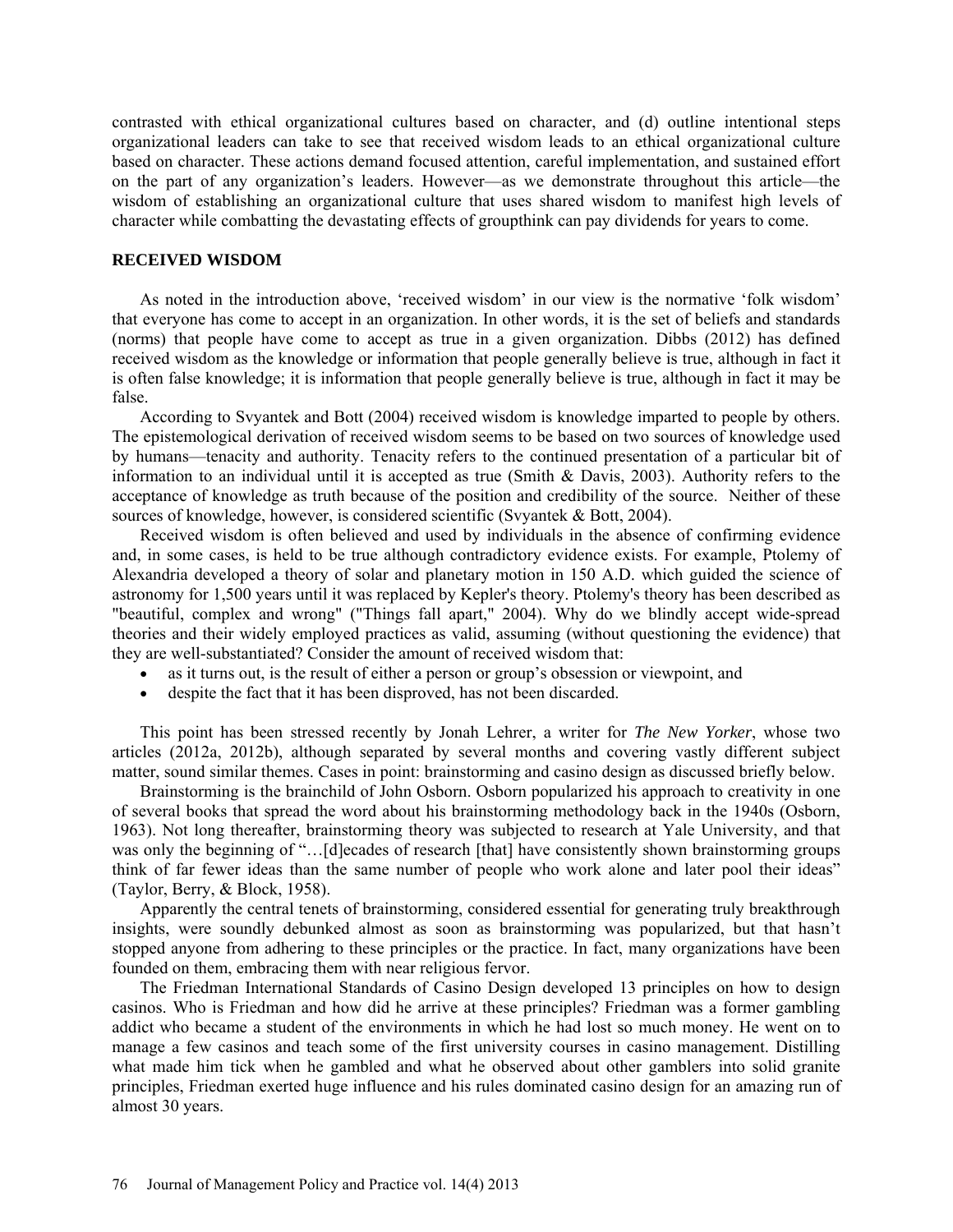But then Roger Thomas, a commercial interior designer, went to work for Steve Wynn, and his design principles, sumptuously expressed at The Bellagio, were diametrically opposed to Friedman's. Spending upwards of \$1.6 billion on lavish interior design from the casino floor to the guest rooms to the iconic fountain show, Thomas violated all 13 principles. The result was a property where the guests spent four times as much per room as the average property in Las Vegas. Research into gambling behavior followed and, lo and behold, it turns out that people spend more money when they feel they are winners (a feeling that is reinforced by a luxurious, relaxing environment). Even people who don't gamble are softened up by the environment and are more likely to give it a go.

So, if incorrect 'received wisdom' on brainstorming and casino design have been so thoroughly trashed, why are they still being practiced as faithfully as if they had not? How far back must someone have to step to detach sufficiently from the received wisdom of any given frame of reference to gain enough perspective to become aware that they are holding beliefs which have been absorbed without due diligence? Perhaps brainstorming and casino design are the exception versus the rule? Not true!

Many beliefs in psychology and organizational studies seem to be based on received wisdom. These beliefs, however, do not hold up to close examination using basic scientific methods. In psychology, for example, William James's purported view on unconscious processes has been shown to be based on a misreading of a passage in James's work by an early writer (Weinberger, 2000) and the espoused view that experts and lay people evaluate risk differently does not hold up to close scrutiny (Rowe & Wright, 2001). In organizational studies, there has been growing evaluation of the received wisdom pertaining to the value of current strategies in the airline industry (Kangis & O'Reilly, 2003); the belief that employee satisfaction and loyalty are related to service profitability (Silvestro, 2002); the advantages of economies of scale (Pil & Holweg, 2003); the belief that organization-wide incentives and capable subordinates make top-level oversight of a company less valuable (Rivkin & Siggelkow, 2003); the importance of organizational control mechanisms based on autocratic, hierarchical assumptions (Romme, 1999); the belief that downsizing leads to a better and swifter responding organization (Majumdar, 2000); and the relationship of diversity and organizational performance (Svyantek & Bott, 2004). In each case, the received wisdom has not stood up to research based on the scientific method.

Received wisdom comes to serve as the unquestioned assumptions guiding our interpretation of the world and the decisions we make in the world. This unquestioned acceptance leads to organizational practices which at a minimum waste organizational resources for no benefit and, in some cases—like unethical behavior—have a negative effect on the organization.

According to Svyantek and Bott (2004) received wisdom is based on two primary sources. First, received wisdom may be derived from old empirical results or experiences which create a lasting legacy long after these results or experiences should be replaced by new findings. Second, received wisdom may be derived by the need to justify certain individuals', groups', or organizations' important goals. The acceptance of such received wisdom is often crucial to being accepted as a member of a group. Such 'received wisdom' forms the "vital lies" which define group beliefs (Goffman, 1997) and groupthink (Janis, 1982). So, received wisdom is the belief, principle, or set standard that people have come to believe is true. And as noted earlier, received wisdom may not always be wise and it may not always be the truth, even if the general masses, an organization, or a group or individuals believe it to be.

#### **ORGANIZATIONAL CULTURE**

As noted in the introduction above, 'received wisdom' in our view is the normative 'folk wisdom' that everyone has come to accept in an organization. In other words, it is the set of beliefs and standards (norms) that people have come to accept as true in a given organization. Received wisdom is an important aspect of organizational culture and—in many cases—is a primary vehicle (along with groupadministered sanctions) for transmitting organizational culture.

Culture permeates all aspects of any society. It acts as the basic fabric that binds people together. Culture dictates tastes in music, clothes, and even the political and philosophical views of a group of people. Culture is not only shared, but it is deep and stable (Schein, 1992, 1999). However, culture does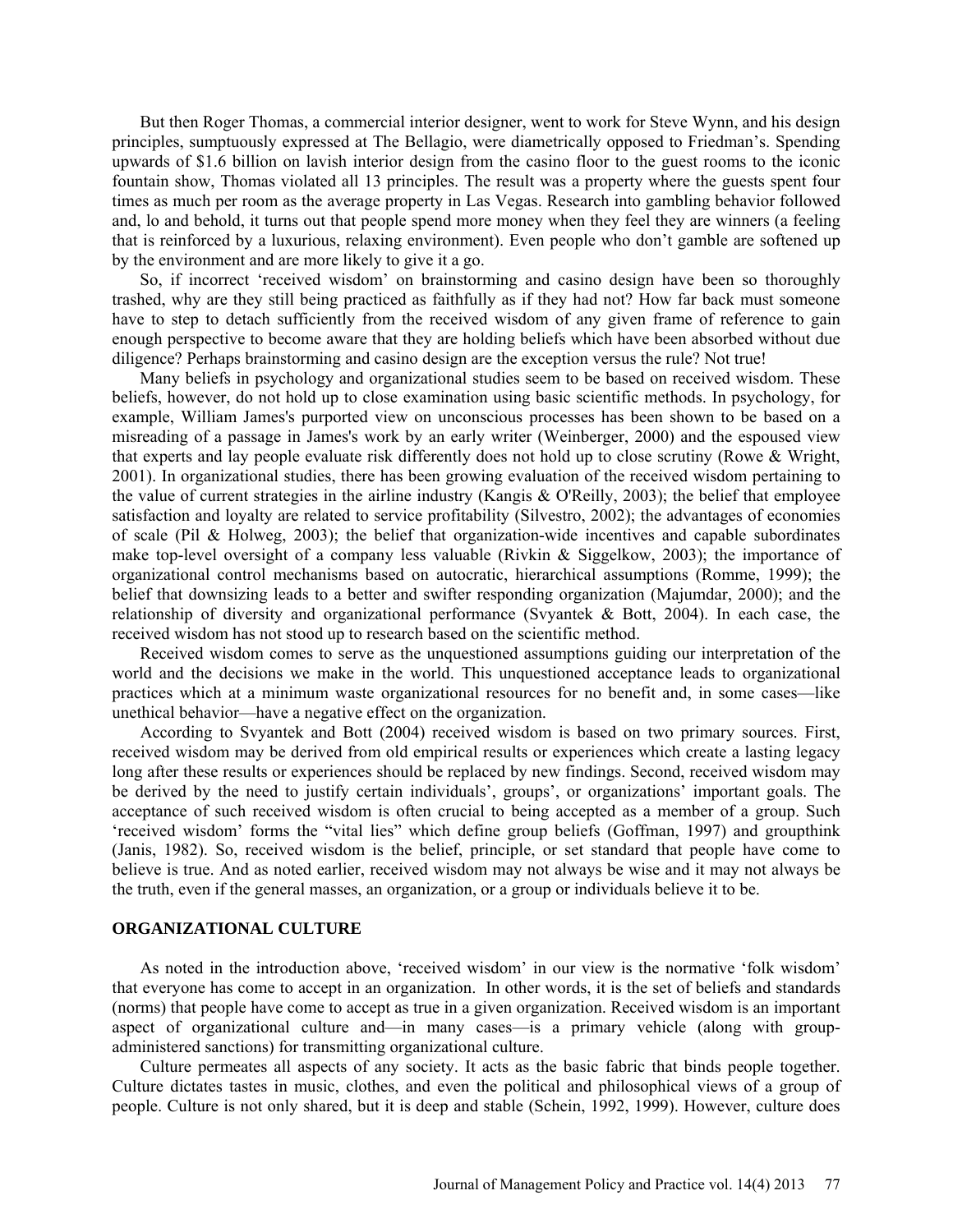not exist simply as a societal phenomenon. Organizations, both large and small, adhere to a culture. Organizational culture determines how an organization operates and how its members frame events both inside and outside the organization.

A plethora of definitions exist for organizational culture. Various scholars define culture as how an organization goes about meeting its goals and missions, how an organization solves problems, or as a deeply rooted value that shapes the behavior of the individuals within the group (Sanchez, 2004). In reality organizational culture is all of these things. In its entirety organizational culture consists of an organization's shared values, symbols, behaviors, and assumptions (Goffee & Jones, 1998). Simply put, organizational culture is "the way we do things around here" (Martin, 2006). It is the way wisdom is received or the cornerstone of normative 'folk wisdom' that everyone has come to accept about how the organization functions or how individuals are expected to behave in an organization.

Stories and legends can stay with an organization and become part of the established way of doing things. Perhaps the founder's views about the importance of education and training will stay current; on the other hand, in the course of time there may be a 'culture shift' as new managers and leaders move into the organization and change the old ways. However, stories and legends continue to be important determinants of 'the way we do things around here' and—as in the past—over time the organization will develop new 'norms' i.e. established (normal) expected behavior patterns within the organization.

A norm is an established behavior pattern that is part of a culture. And culture encompasses moral, social, and behavioral norms of an organization. The norms serve to establish the new or evolving normative 'folk wisdom' within an organization (e.g., interpretations of acceptable and unacceptable behavior, understanding, guidance, and priorities for members). There are many elements that fall under the concept of organizational culture and the subsequent established behavior patterns that are part of a culture. And employees receive their wisdom from all these aspects of the organization's culture. For example, these elements often include:

- The way people dress
- The way people act (both on and off the job)
- The way people present themselves
- The way people conduct their work
- The way supervisors are encouraged to manage units or departments
- The way customers are treated and served
- The way employees interact with their immediate supervisors
- The way employees interact with each other
- The way people interact across departments
- The way people interact with the public
- The way business is conducted and done
- The way decisions are made
- The way employees are recruited, selected, rewarded, promoted, and dismissed
- The way people prioritize and manage time.

Individually and collectively, these and other factors serve as the vehicle for received wisdom within an organization. Wisdom received through organizational culture is the source of the beliefs and standards that are accepted as true if one is to survive and thrive in the organization.

Given the reality of factors like those above it is clear that every organization has a unique culture. Each has its own business philosophy and principles, its own way of approaching problems and making decisions, its own work climate, its own embedded patterns of 'how we do things around here,' its own lore (stories told over and over to illustrate company values and what they mean to stakeholders), its own taboos and political don'ts—in other words, its own ingrained beliefs, behavior and thought patterns, business practices, and personality that defines its organizational culture. For example, the bedrock of Wal-Mart's culture is dedication to customer satisfaction, zealous pursuit of low costs, a strong work ethic, Sam Walton's legendary frugality, the ritualistic Saturday-morning headquarters meetings to exchange ideas and review problems, and company executives' commitment to visiting stores, talking to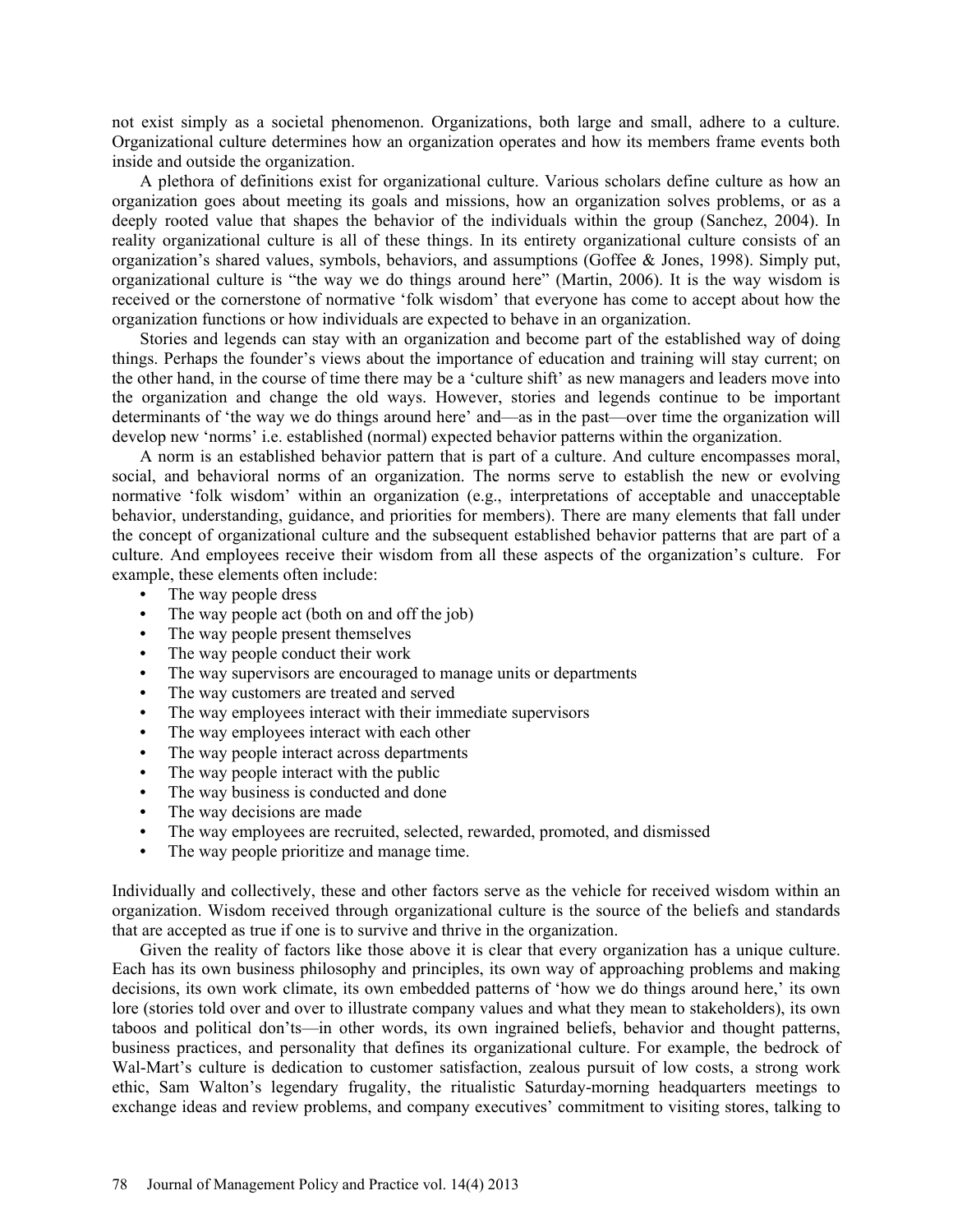customers, and soliciting suggestions from employees. New entrants into the Wal-Mart family receive wisdom on how and what is important in the organization beginning with their first experience and throughout their tenure with the organization. This is how they come to believe what is true, what is important, and what is and is not expected of them as employees of Wal-Mart.

At Microsoft, there are stories of the long hours programmers put in, the emotional peaks and valleys in encountering and overcoming coding problems, the exhilaration of completing a complex program on schedule, the satisfaction of working on cutting-edge projects, the rewards of being part of a team responsible for a popular new software program, and the tradition of competing aggressively. At McDonald's the constant message from management is the overriding importance of quality, service, cleanliness, and value; employees are drilled over and over on the need for attention to detail and perfection in every fundamental of the business. The organizational culture at American Express Company stresses that employees help customers out of difficult situations whenever possible. This attitude is reinforced through numerous company legends of employees who have gone above and beyond the call of duty to help customers. This strong tradition of customer loyalty might encourage an American Express employee to take unorthodox steps to help a customer who encounters a problem while travelling overseas. Such strong traditions and values have become a driving force and the basis for received wisdom in many other companies, for example, Procter & Gamble Co. and Southwest Airlines.

Unfortunately, the received wisdom for employees in some organizational cultures seem to support unethical purposes. Some organizations develop cultures or climates that do not promote ethical norms, which leads their employees to behave accordingly. For example, if an organization makes most of its profits from unethical or illegal activities, then individuals who join the organization will have a hard time surviving unless they participate in these unethical activities (the received wisdom on the acceptable behavior for these individuals is that unethical behavior is expected and accepted). The ethical climate of the organization is a component of the organizational culture. Whereas organizational culture involves norms that prescribe a wide range of behaviors for members of the organization, the ethical climate indicates whether organizations have an ethical conscience.

The ethical climate component of organizational culture can be thought of as the character or decision processes used to determine whether responses to issues are right or wrong (DeGeorge, 1990). The more ethical the perceived culture of the organization, the less likely it is that unethical decision-making will occur (Sims, 2003; Sauser & Sims, 2007).

#### **GROUPTHINK: A PRECURSOR TO UNETHICAL BEHAVIOR**

Groupthink is a process of rationalization that sets in when members of a team or group begin to think alike. It can be fostered by an organization's culture or managers who do not tolerate dissent, or it can develop under leaders who offer their employees so much encouragement and praise that pretty soon everyone begins to underestimate the seriousness of potential problems. Most of the time, groupthink pops up quickly and wreaks havoc before anyone realizes what's going on.

Part of the problem is that groupthink, once in motion, generates its own fuel. Kani, the supervisor, has deep misgivings about the boss's new proposal, but his fear keeps him from speaking up. Nandi, Dangaia and Sieya who work with Kani misread Kani's silence as support and decide not to express their concerns. Before long, others simply accept the proposal on the basis of the support it has been given.

Usually, the more complex an issue, the more likely groupthink can take over—people are less likely to disagree when they don't have all the facts. Groupthink is also a high risk when membership in the group is highly valued.

# **EXAMPLES OF GROUPTHINK RESULTING IN UNETHICAL BEHAVIOR**

What guides the behavior of managers and employees as they cope with ethical dilemmas? Or keeping in line with the main focus of this article, what received wisdom results in the unethical behavior of some groups in organizations? One model suggests that individuals' (and groups') standards of right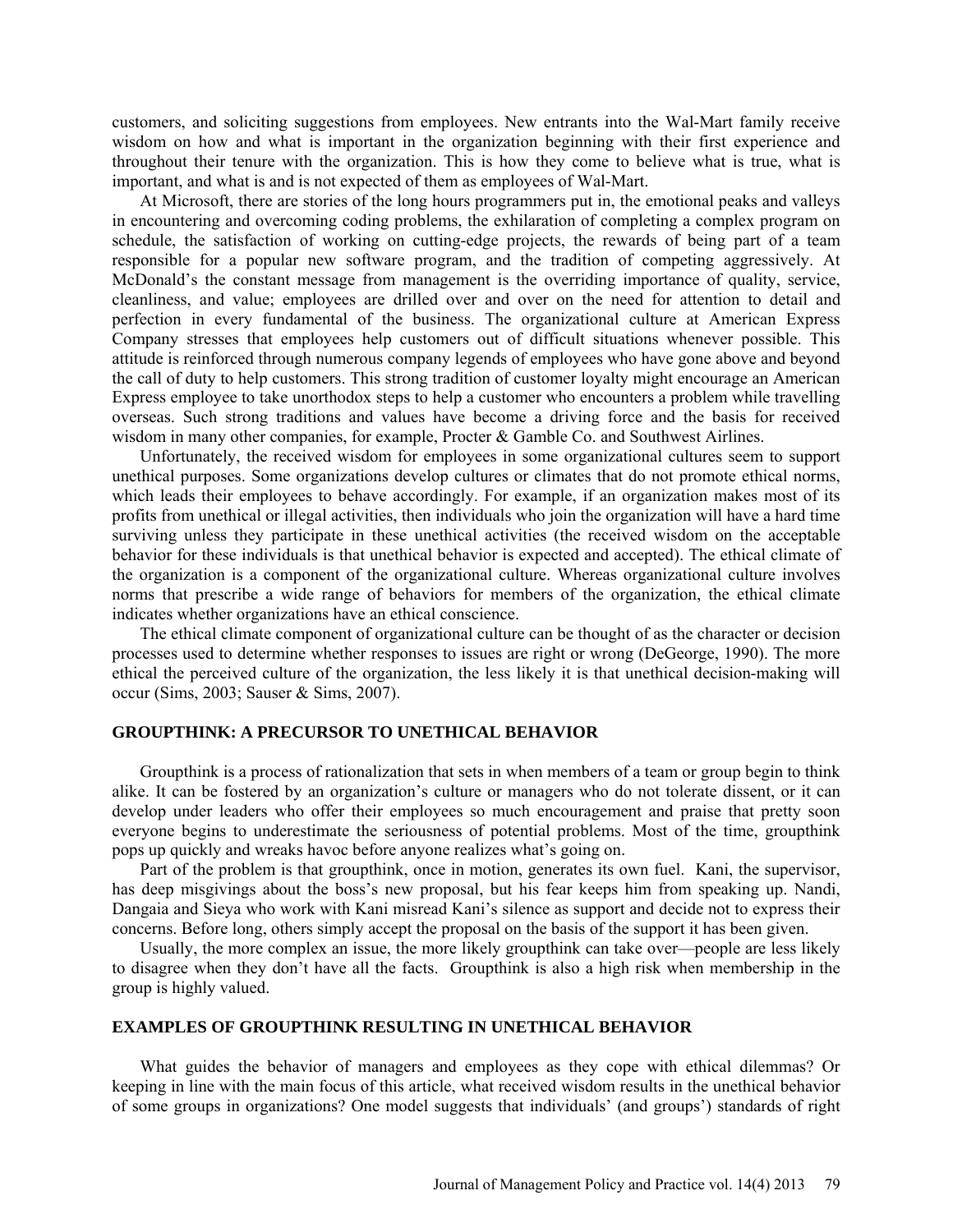and wrong are not the sole determinant of their decisions (Trevino, 1986). Instead, these beliefs interact with other individual characteristics (such as locus of control) and situational forces (such as an organization's rewards and punishments and its culture). All of these factors shape individual and group decisions and behaviors that result from them. The model shows how people can choose to engage in acts they consider unethical when the culture of an organization and its prevailing reward structure overwhelm personal belief systems.

As evidenced in the discussion thus far, organizational culture is a key component when looking at ethical behavior. A closer look at the work done on groupthink (Janis, 1972) may help explain why some organizations develop cultures in which some individuals and groups knowingly commit unethical acts, or ignore them even though they believe the activities to be wrong. The presence or absence of ethical behavior in organizational members' actions is both influenced by the prevailing culture and, in turn, partially determines the culture's view of ethical issues. The organizational culture may promote the assumption of responsibility for actions taken by individuals and groups, thereby increasing the probability that both will behave in an ethical manner. Alternatively, the culture may diffuse responsibility for the consequences of unethical behavior thereby making such behavior more likely. In addition, there is the increased potential for groupthink, a precursor or result of organizational counternorms and unethical behavior.

Our definition of groupthink introduced earlier is based on the work of Irving Janis (1972) who defines groupthink as "a mode of thinking that people engage in when they are deeply involved in a cohesive in-group, when the members' striving for unanimity override their motivation to realistically appraise alternative courses of action" (p. 9). Janis (1972), analyzing policy decisions such as the Bay of Pigs invasion, the Cuban missile crisis and the escalation of the Vietnam war, identified in those that ended disastrously a cluster of such symptoms for which he coined the term *groupthink*. Although some later work was critical of his characterization of those episodes, the concept has flourished and spurred a large literature in social and organizational psychology. Defined in Merriam-Webster's On-Line Dictionary as "a pattern of thought characterized by self-deception, forced manufacture of consent, and conformity to group values and ethics" (Groupthink, 2010), groupthink was strikingly documented in the official inquiries conducted on the Challenger and Columbia space shuttle disasters. It has also been invoked as a contributing factor in the failures of companies such as Enron and WorldCom, in some decisions relating to the second Iraq war, and most recently in the housing and mortgage-related financial crisis (Sims, 1992, 2003, 2009).

Groupthink is viewed as a dysfunctional process by Janis who further describes it "as a deterioration of mental efficiency, reality testing, and moral judgment" (as cited in Sims, 2003, p. 116) resulting in pressures within a group. During groupthink small groups develop shared illusions and related norms that interfere with critical thinking and reality testing. For our purposes, groupthink occurs when a group places a higher priority on organizational counternorms that lead to organizational benefits, thus encouraging and supporting unethical behavior. In addition, these counternorms are shaped and maintained by key organizational actors and the organization's reward system.

Janis's research demonstrates the presence of strong pressures towards conformity in these groups: individual members suspend their own critical judgment and right to question, with the result that they make bad and/or immoral decisions. This pressure can be viewed as an outcome of an organizational culture that accepts and expects certain beliefs or standards for behavior from its employees (i.e. received wisdom).

We agree with Janis that groupthink is a major cause of poor decision making. As he describes it, 'groupthink' occurs when decision makers who work closely together develop a high degree of solidarity that clouds their vision, leading them to suppress conflicting views and negative feelings about proposals, consciously or unconsciously. A manifestation of the groupthink phenomenon in our view is an increased openness to received wisdom which leads to the staggering irrationality which can beset the thinking of otherwise highly competent, intelligent, conscientious individuals when they begin acting as a group or team.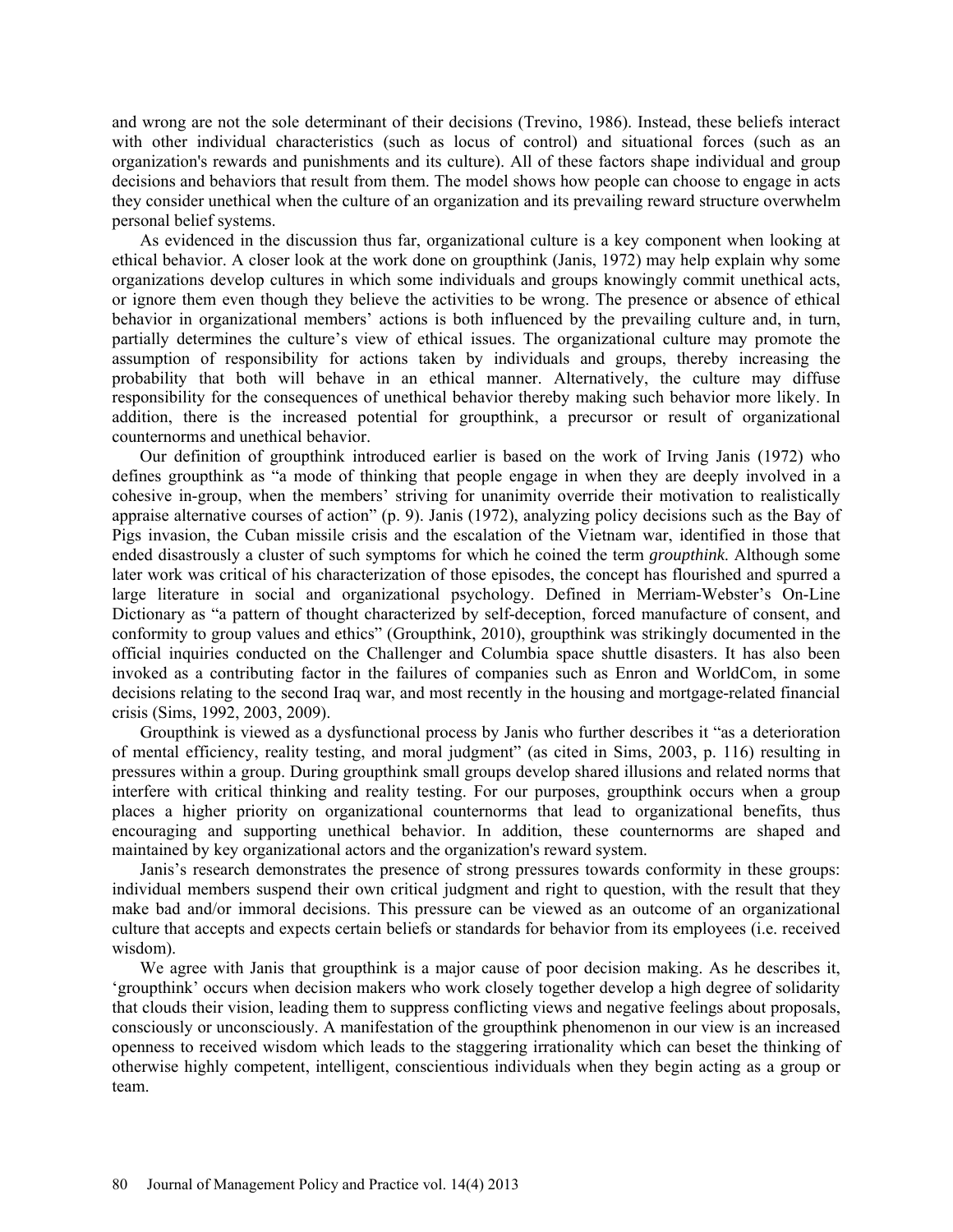In such organizational cultures the received wisdom results in the absence of conflicting opinions, where harmonious tranquil work groups or teams or members of the broader organization are prone to becoming static, apathetic and unresponsive to pressures for change and innovation. Work groups and teams, even top management, also risk the danger of becoming so self-satisfied that dissenting views, which may offer important alternative information, are totally shut out.

The net effect of an organizational culture is failure to question the received wisdom that leads to the organization's employees overestimating its power and morality, creating pressures for uniformity and conformance, and organizational members becoming closed-minded, living in ivory towers. Some manifestations or symptoms are the illusions of invulnerability and the encouragement to take great risks and to ignore the ethical or moral aspects of their decisions and actions. Table 1 presents these symptoms (Janis, 1972). Evidence of most of these symptoms appears in the unedited transcripts of the deliberations of the people involved in the Watergate cover-up (Van Fleet, 1991) and records on discrimination violations, horizontal or vertical price-fixing, and intentional securities fraud.

# **TABLE 1 SYMPTOMS OF GROUPTHINK (FROM JANIS, 1972)**

- *Illusions of invulnerability*. Group members feel they are above criticism. This symptom leads to excessive optimism.
- *Illusions of group morality*. Group members feel they are moral in their actions and therefore above reproach. This symptom leads the group to ignore the ethical implications of their decisions.
- *Illusions of unanimity*. Group members believe there is unanimous agreement on the decisions. Silence is misconstrued as consent.
- *Rationalization*. Group members concoct explanations for their decisions to make them appear rational and correct. The results are that other alternatives are not considered, and there is an unwillingness to reconsider the group's assumptions.
- *Stereotyping the enemy*. Competitors are stereotyped as evil or stupid. This leads the group to underestimate its opposition.
- *Self-censorship*. Members do not express their doubts or concerns about the course of action. This prevents critical analysis of the decisions.
- *Peer pressure*. Any members who express doubts or concerns are pressured by other group members, who question their loyalty.
- *Mindguards*. Some members take it upon themselves to protect the group from negative feedback. Group members are thus shielded from information that might lead them to question their actions.

The flaws in the groupthink decision-making process often result in several kinds of ethical decisionmaking defects and outcome variables (Moorehead, 1982). The ethical decision-making defects are:

- 1. Few ethical alternatives perceived
- 2. No reexamination of preferred unethical alternative
- 3. No reexamination of rejected ethical alternatives
- 4. Rejection of dissenting opinions
- 5. Selective bias of new information
- 6. Win at all costs.

The outcome variables are:

- 1. Unethical decisions
- 2. Lower quality decisions.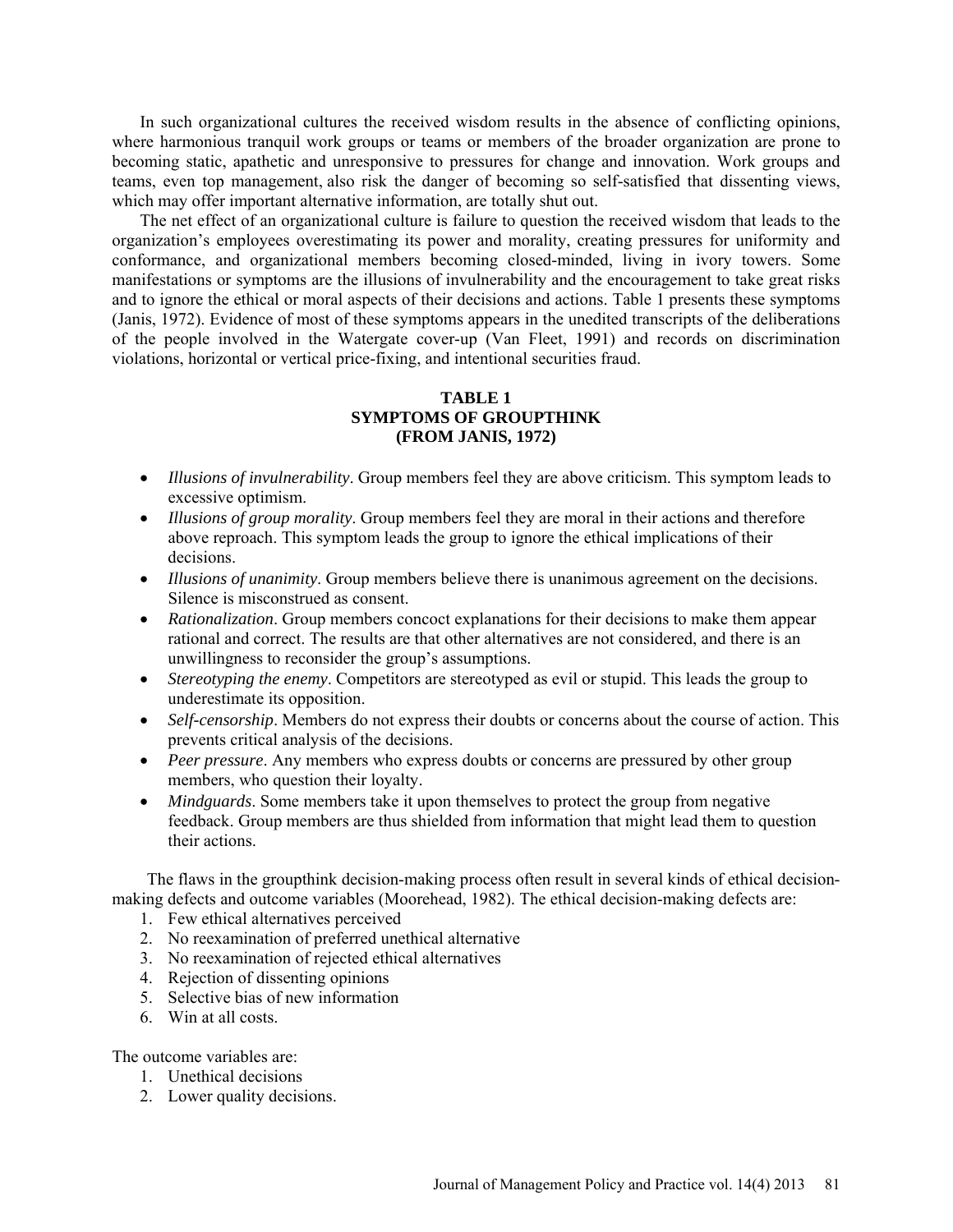Groupthink occurs in organizations that knowingly commit unethical acts when the group is cohesive, a leader promotes solutions or ideas even if they are unethical, and the group has no internal rules or control mechanisms to continually prescribe ethical behavior.

The symptoms of groupthink thrive in the sort of climate outlined in the following critique of corporate directors in the United States, which is quite representative of Enron's Board of Directors before the company's fall:

Many directors simply don't rock the boat. "No one likes to be the skunk at the garden party," says (management consultant) Victor Palmieri.... "One does not make friends and influence people in the boardroom or elsewhere by raising hard questions that create embarrassment or discomfort for management." (Baum, 1986, p. 60)

Quite often groupthink is only recognized *after* a group has made a disastrous decision. When this occurs, the members are apt to ask, "How could we have been so blind? Why didn't anyone call attention to our errors?" Unfortunately, at the time the group was making its decision(s), it is unlikely that any criticism or questioning of its actions would have been given serious consideration.

Groupthink appears to have contributed to unethical behavior in numerous organizations (Adelphia, Beech-Nut, E. F. Hutton, Enron, Global Crossing, HealthSouth, Lehman Brothers, Parmalat, Salomon Brothers, Tyco, WorldCom) over the years. At the extreme end of the spectrum, there is what we view as a widespread pattern of received wisdom of 'pushing the boundaries' of everything, for example, from accounting rules to disclosure rules for public companies, lax internal controls that focus on doing deals rather than managing, outright fraud and theft, and incentive systems that reward the wrong actions.

Executives at Beech-Nut, E. F. Hutton and Salomon Brothers showed group characteristics found in groupthink experiences; for example, they exhibited excessive or blind loyalty, a bottom-line mentality, arrogance and overconfidence, and a promotion of unethical solutions by organizational leaders. In addition, like Beech-Nut and E.F. Hutton, Salomon Brothers also showed clear symptoms of groupthink, decision-making defects, and other outcome variables discussed earlier. In each organization individuals followed the received wisdom of a willingness to take the approach of 'let's all close our eyes to this problem.'

Enron followed this pattern. The case of Enron shows how a combination of intellectual laziness and groupthink by a large number of employees, consultants, and analysts allowed a group of greedy and ambitious individuals to get away with massive fraud. Enron was not a case of one or two people at the top undertaking a complex scheme unbeknown to others, but rather a case of many individuals who knew what they were supposed to do, but didn't do it. This was a case of analysts who never really questioned how Enron made its money, of accountants who didn't ask simple questions, and of employees and board members who saw dubious things but were afraid to stand up and ask the questions they should have.

Ineffective and suboptimal group decision-making negatively affected the health of Swissair and caused a considerable amount of monetary loss. Hermann and Rammal (2010) illustrate the detrimental role of groupthink in the collapse of Swissair, a Swiss airline company that was thought to be so financially stable that it earned the title the "Flying Bank." The authors argue that, among other factors, Swissair carried two symptoms of groupthink: the belief that the group is invulnerable and the belief in the morality of the group. In addition, before the fiasco, the size of the company board was reduced, subsequently eliminating industrial expertise. This may have further increased the likelihood of groupthink. With the board members lacking expertise in the field and having somewhat similar backgrounds, norms, and values, the pressure to conform may have become more prominent. This phenomenon is called group homogeneity, which is an antecedent to groupthink. Together, these conditions may have contributed to the poor decision-making process that eventually led to Swissair's collapse.

To this point in our article we have discussed the relationship between organizational culture, received wisdom, and groupthink and the ways they can adversely affect the ethical climate of any organization. But are there also positive ways for organizational culture to be shaped such that received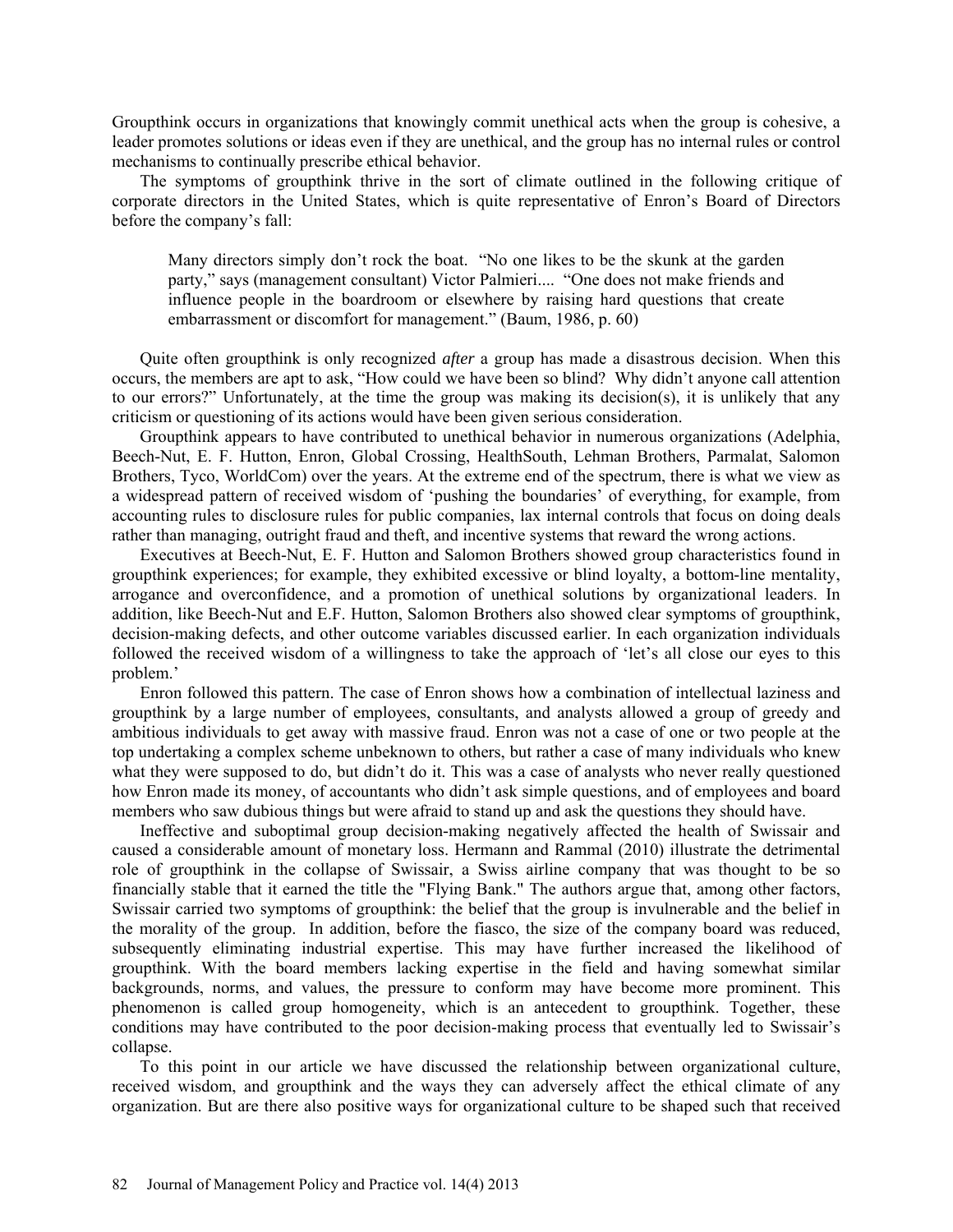wisdom can lead to an ethical organizational culture where virtue is recognized and rewarded? Furthermore, are there any actions organizational leaders can take to guard against the damaging effects of received wisdom resulting in groupthink and unethical behavior? We certainly believe there are. Furthermore, we have found with our organizational clients that these ideas—when implemented carefully, intentionally, and in a sustained manner—can impact received wisdom, change organizational culture, ethical climate, and executive decision-making for the better. We outline briefly some of these ideas below.

## **ORGANIZATIONAL CULTURES AND CHARACTER**

Sauser (2008) has distinguished among four types of organizational culture with respect to their stance toward ethical behavior in business. This classification scheme, modeled in part on Schermerhorn's (2005, pp. 75-76) typology of strategies for corporate responsibility, holds that there are four basic types of organizational culture with respect to moral thought and action in business. They are *defiance, compliance, neglect*, and *character.* 

An organization displaying a *culture of defiance* would be expected to exhibit behaviors aligned with Schermerhorn's (2005, pp. 75-76) *obstructionist* strategy of corporate social responsibility. More bluntly, the received wisdom for organizational members would be likely to scorn the law and other ethical standards and seek to resist or defy them wherever possible. That is, the received wisdom is one of 'bending' the law, cutting ethical corners, breaking the law when the likelihood of detection is perceived to be low (or reward for breaking the law is gauged to be high enough to risk the consequences). These and other such tactics would be rewarded and encouraged in this type of culture. Top management would model the way with questionable behaviors and messages indicating to other organizational members that defiance of the law is acceptable when necessary to meet or exceed economic goals. 'Achieve economic success at any cost; just don't get caught' would be the theme and received wisdom for organizational members in an organization embracing a culture of defiance. Denial of guilt would be expected if illegal or unethical behaviors of members of such an organization were detected and made public.

The organization characterized by a *culture of compliance* would be expected to exhibit behaviors associated with the *defensive* and *accommodative* strategies of corporate social responsibility described by Schermerhorn (2005, pp. 75-76). Their leaders and members may not *agree* with the legal and ethical standards they are forced to operate within, but they would take actions designed to meet (at least minimally) their legal and ethical obligations. In fact, this is an important distinction between *compliant*  organizations and those with *character* as defined below. In psychological terms, the received wisdom of compliance means yielding to standards one does not necessarily accept (McGuire, 1969, p. 190). It is only when one *internalizes* (accepts and incorporates within one's value system) the principles underlying 'the letter of the law' that c*haracter* can be inferred as the underlying cause of behavior aligned with laws and ethical standards. In other words, the received wisdom of *compliance* infers a grudging sort of acceptance of laws and ethics, not a true incorporation of the 'spirit' of those standards within one's individual personality or corporate culture (Krech, Crutchfield, & Ballachey, 1962). Here are a few examples of 'mixed messages' one might find in a culture of compliance, where the letter—but not the spirit—of laws and ethical standards may be embraced. The first three examples are provided by Murphy (1988, p. 911); the other three are drawn from Sauser (2010, pp. 57-58):

- I don't care how you do it, just meet or beat your quota.
- Ship more to that customer this month than you did last.
- Find a way to fire that person.
- Don't bother me with the details, you know what to do.
- No one gets injured on this worksite...period. Understand?
- I'm the boss; just do what I say and you'll be okay.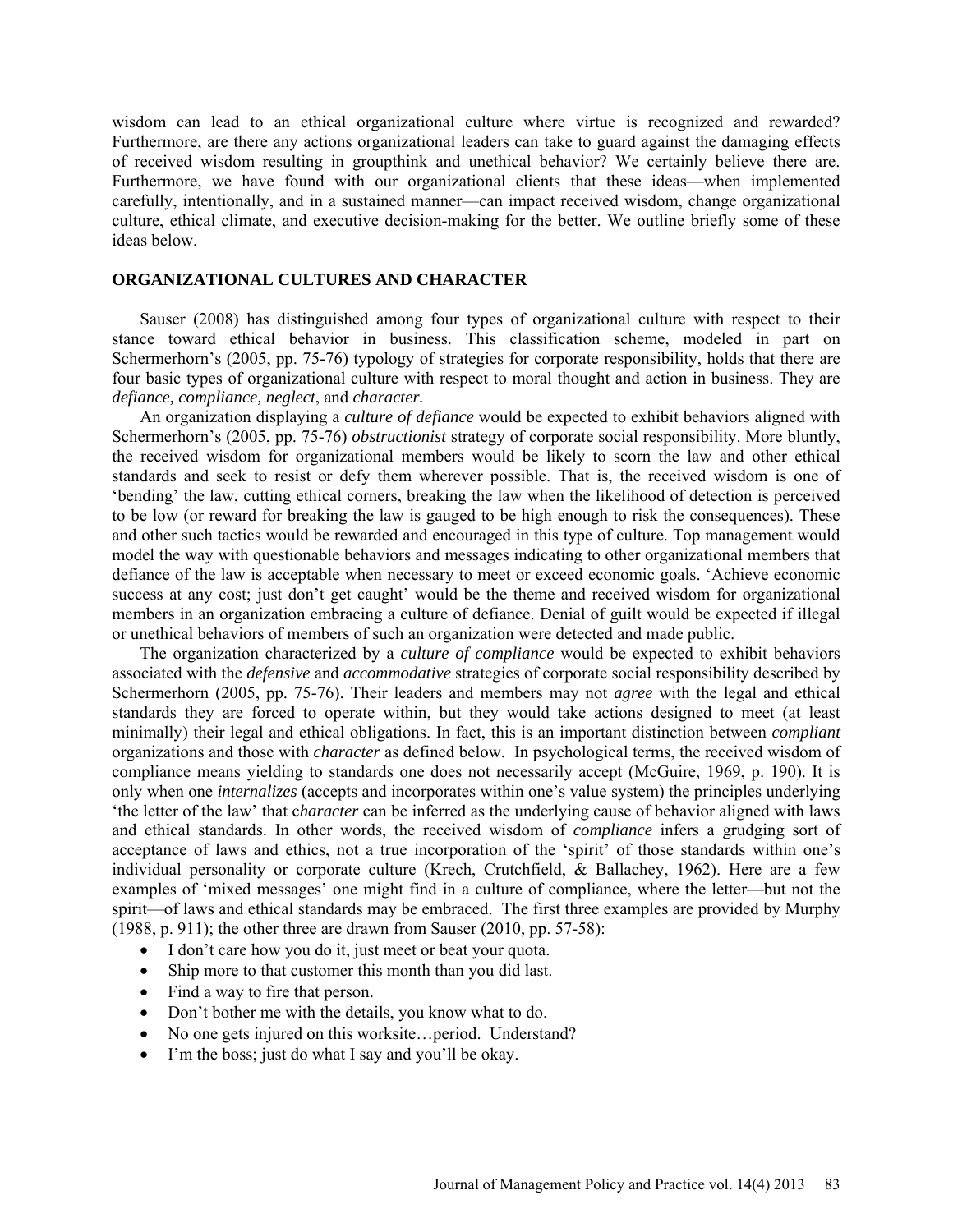In these cases, the supervisor could be expected to deny ever having given permission to 'break the rules,' and in fact may express shock that the order or received wisdom was perceived in that manner. Nonetheless, these messages from supervisors often actually provide a distinct signal to employees that the organization may go through the motions to do what is right but does not really value what is right. This is the culture of compliance, a reluctant acknowledgment of laws and ethical standards and a grudging attempt to abide by them.

The *culture of neglect* is all too often a tragic case. The leaders of the organization may be seeking to follow Schermerhorn's (2005, pp. 75-76) strategy of *accommodation* or even *proaction*, but one or more flaws in the culture lead to a failure to achieve the goals of this strategy. Such shortcomings might include a failure to know or understand the laws and ethical codes regulating the business, a failure adequately to communicate those standards, a failure to detect and/or punish wrongdoers within the firm, or even blindness within the culture—caused by one or more tragic flaws—that leads to unintentional moral failure. While leaders of cultures of character are constantly vigilant to detect and correct ethical shortcomings on the part of themselves or their employees, leaders of cultures of neglect fail in their responsibility of due diligence. The consequences of this failure of diligence can be as devastating as the consequences of the deliberate defiance of the law taken by organizations with cultures of the first type.

The final of the four types of organizational culture in Sauser's (2008) taxonomy is the *culture of character.* This is the organizational culture whose leaders and members, according to Sims (2005),

…are truly committed to ethical conduct [and] make ethical behavior a fundamental component of their every action. They put a stake in the ground, explicitly stating what the organization intends and expects. Value statements and codes of ethical conduct are used as a benchmark for judging both organizational policies and every individual's conduct. They do not forget that trust, integrity, and fairness do matter, and they are crucial to [everyone] in the organization. (p. 396)

Here is an important statement made by Carl Skoogland, the former ethics director of Texas Instruments, in a speech he made on October 16, 2003: "Ethical managers must *know* what's right, *value*  what's right, and *do* what's right" (Skoogland, 2003, emphasis in original). These three key principles are essential in the practical and successful management of ethics at the organizational level. With respect to Skoogland's (2003) three key principles, the received wisdom of organizational members of *cultures of defiance* may (or may not) include knowing what's right, but it certainly includes neither valuing what's right nor doing what's right. The received wisdom of organizational members of *cultures of compliance*, from this same perspective, includes knowing what's right and even doing what's right, but not really valuing what's right. Consequently, as a result of this received wisdom members of these organizations may be tempted to bend or break the rules when opportunities occur, and may even be surreptitiously rewarded by their supervisors and peers for doing so. In *cultures of neglect*, there may be a conscious effort because of received wisdom to know what's right, value what's right, and do what's right, but through some (often unconscious) flaw in the culture—this effort flags through lack of diligence, resulting in a breach of moral standards. Finally, in *cultures of character*, positive moral values are ingrained throughout the organization such that all of its members strive without fail as a result of the received wisdom to know what's right, value what's right, and do what's right.

# **ELEMENTS OF A CULTURE OF CHARACTER**

A 'culture of character' thus is the type of organizational culture in which positive ethical values are ingrained throughout the organization such that the received wisdom of all of its members is to strive without fail to know what's right, value what's right, and do what's right. Turknett and Turknett (2002) provide this definition of a company with character: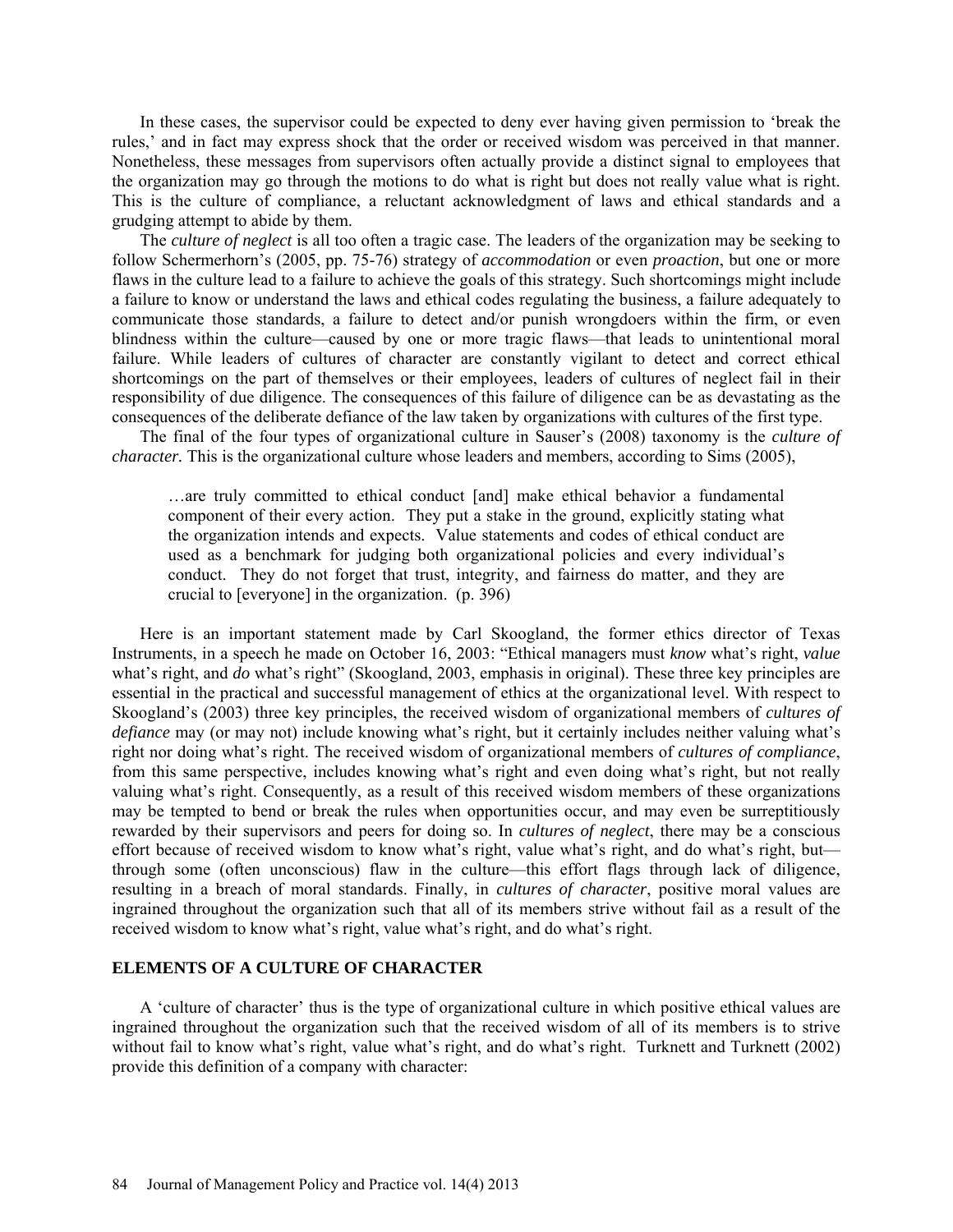Like people with character, they get results, but they do it with integrity and a respect for people. Like people with character, companies with character are able to balance *accountability* and *courage* with *humility* and *respect.* (p. 2, emphasis in original)

Organizations with character not only *comply* with legal and ethical standards, they also *internalize* them from top to bottom such that every member of the firm becomes a guardian of integrity. In fact, this is the characteristic that distinguishes between the two cultures. In a culture of compliance, members of the organization seek to live by the 'letter of the law,' but do not take to heart the 'spirit of the law.' In a culture of character, what is right, what is legal, what is good, what is ethical is ingrained in the fabric of the organization. Ethicality is valued in the culture of character, and every member of the organization seeks to live by that key value.

PricewaterhouseCoopers (n. d., p. 1) describes the process of building such a culture as "marrying substance to form and achieving compliance with the spirit of new standards and expectations." Trevino and Nelson (2004) suggest that "organizations can and should proactively develop an ethical organizational culture and…organizations with 'ethics problems' should take a culture change approach to solving them" (p. 225). Pastin (1986) describes organizations exhibiting what Sauser (2008) calls a *culture of character* as those that possess the following four stylistic markers:

- They are at ease interacting with diverse internal and external stakeholder groups. The ground rules of these firms make the good of these stakeholder groups part of the organization's own good.
- They are obsessed with fairness. Their ground rules emphasize that the other person's interests count as much as their own.
- Responsibility is individual rather than collective, with individuals assuming personal responsibility for actions of the organization. These organizations' ground rules mandate that individuals are responsible to themselves.
- They see their activities in terms of purpose. This purpose is a way of operating that members of the organization highly value. And purpose ties the organization to the environment. (p. 14)

How can its leaders establish an organizational culture of character? Many authors (e.g., Aguilar, 1994; Sauser & Sims, 2007; Sims, 2005) have offered helpful guidance. However, Perkins and Van Valkenburg (2004) are insistent that the creation of values-based organizations must begin at the top. Cultures of character are built by leaders of character. Here are some of the characteristics Perkins and Van Valkenburg (2004) believe are essential in leaders of character: (a) humility, (b) the ability to hear others while also stating one's own views, (c) fact-based thinking, (d) skills in creating better processes, (e) a tendency to give recognition rather than seek it, (f) strong ability to build a quality executive team, and (g) a commitment to shaping basic business realities for the long term.

Leaders of organizations with cultures of character should possess wisdom and knowledge, courage, humanity, justice, temperance, and transcendence (Peterson & Seligman, 2004). Furthermore, they should devote considerable time and effort to modeling these virtues through their day-to-day interactions with the organization's employees and other stakeholders. They must seek out subordinates who also have these values, then work to shape and reinforce them throughout the organization such that these virtues come to define the organization. When organizational character becomes self-sustaining such that it transcends the leader's term at the helm, then a culture of character is well on its way to institutionalization. Cultures of character are established by persons of character who pass their values on to succeeding generations of leaders and employees. This truly is the key—and the test—of characterbuilding within the organization.

Business leaders—and please recognize that leaders may be found at every level of the organization—must be ever mindful that a culture of character is built by purposive action. Leaders of a culture of character must possess strong moral fiber, and must seek to select, develop, mentor, and reward others like them throughout the organization. They must work hard every day to infuse character into the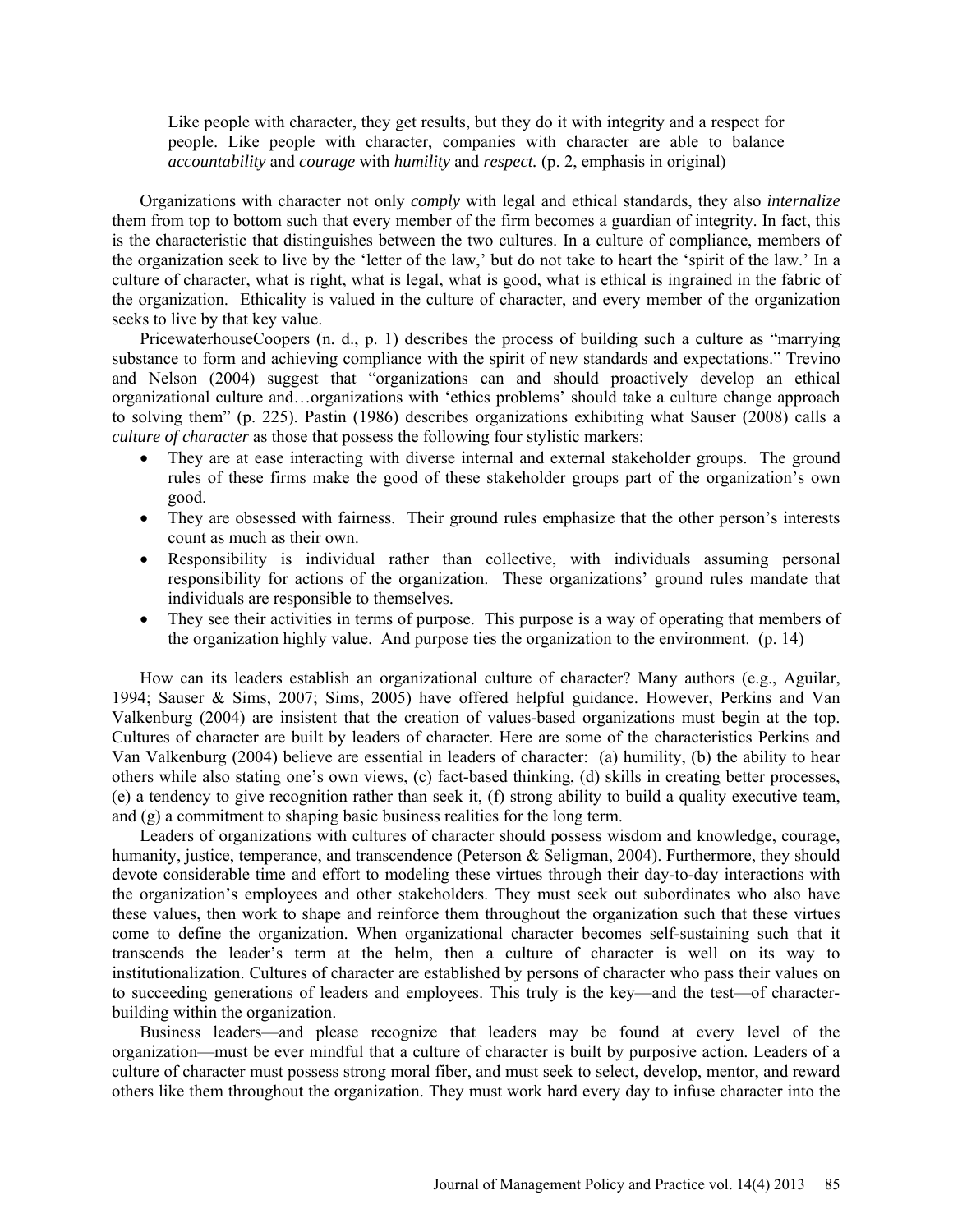organization through their day-to-day decisions and interactions with others. They must use techniques like leadership, structure, values, rewards, decision-making processes, norms, heroes and role models, rituals, myths, stories, and language to create a culture that reflects their personal values and those of their stakeholders. Then they must seek to develop the next generation of leaders such that the integrity of the organization they have served will continue into the future. This is the blueprint for building a culture of character, a culture where everyone in the firm knows what's right, values what's right, and does what's right. This is the challenge offered to today's enlightened leaders.

How might a leader go about creating an organizational culture where ethics can flourish? The Ethics Resource Center (Joseph, 2003, p. 5) offers four elements as a beginning point: written standards of ethical conduct, training on standards of conduct, an ethics office or telephone advice line, and a means to report misconduct anonymously.

The organizational leader's chief task with respect to establishing a culture of character is to lead by example and to empower *every member* of the organization to take personal action that demonstrates the firm's commitment to ethics in its relationships with suppliers, customers, employees, and shareholders. The leader should serve as an ethical exemplar and mentor to others in the organization. The leader must take proactive steps to turn each employee of the organization, no matter what may be that individual's position in the organizational hierarchy, into a guardian of the organization's integrity. When maliciousness and indifference are replaced with a culture of integrity, honesty, and ethicality, the organization will reap long-term benefits from all quarters. This is the culture of character. Leaders who take the time and effort to replace a weak organizational culture—one that perpetuates the negative shared folklore we described earlier in this article—with a culture of character will reap the benefits of a strong ethical reputation for their organization.

#### **COMBATTING THE NEGATIVE EFFECTS OF RECEIVED WISDOM AND GROUPTHINK**

Groupthink can have devastating effects on an organization's ethical climate and reputation by fostering a dangerous condition in which received wisdom contributes or leads to poor ethical decisions being made. One suggestion we have for organizational leaders seeking proactively to root out any possibility of damage from key organizational decisions resulting from received wisdom and tainted by groupthink is to institute a policy of deliberately *injecting contrast* into the deliberative process preceding the making of a particularly critical decision (Sauser, 1988). In order to ensure high-quality ethical decisions—free from the devastating consequences of groupthink—organizational leaders must (a) insist upon the consideration of a variety of options before making a final decision, and (b) subject these options to rigorous logical testing. "Once 'holes in the plan' have been discovered, the plan can be revised or abandoned. However, if the plan is *not* subjected to a stern test of quality, its weaknesses may not be uncovered until too late" (Sauser, 1988, p. 22). We believe many of the unfortunate examples cited in the literature could have been avoided if the organization's received wisdom had included the consistent use of one or more of these techniques for injecting contrast (Sauser, 1988);

- Invite diverse viewpoints
- Reward contrasting opinions
- Carefully explore the nature of the problem
- Consider a variety of alternative solutions
- Challenge each proposed solution
- Appoint one or more 'devil's advocates' to prepare as strong a case as possible *against* each proposed solution, and listen carefully to their arguments
- Expose hidden doubts.

The point of these techniques—and others like them that can readily be envisioned—is to be certain that the received wisdom and resulting groupthink does not take a stranglehold on organizational decision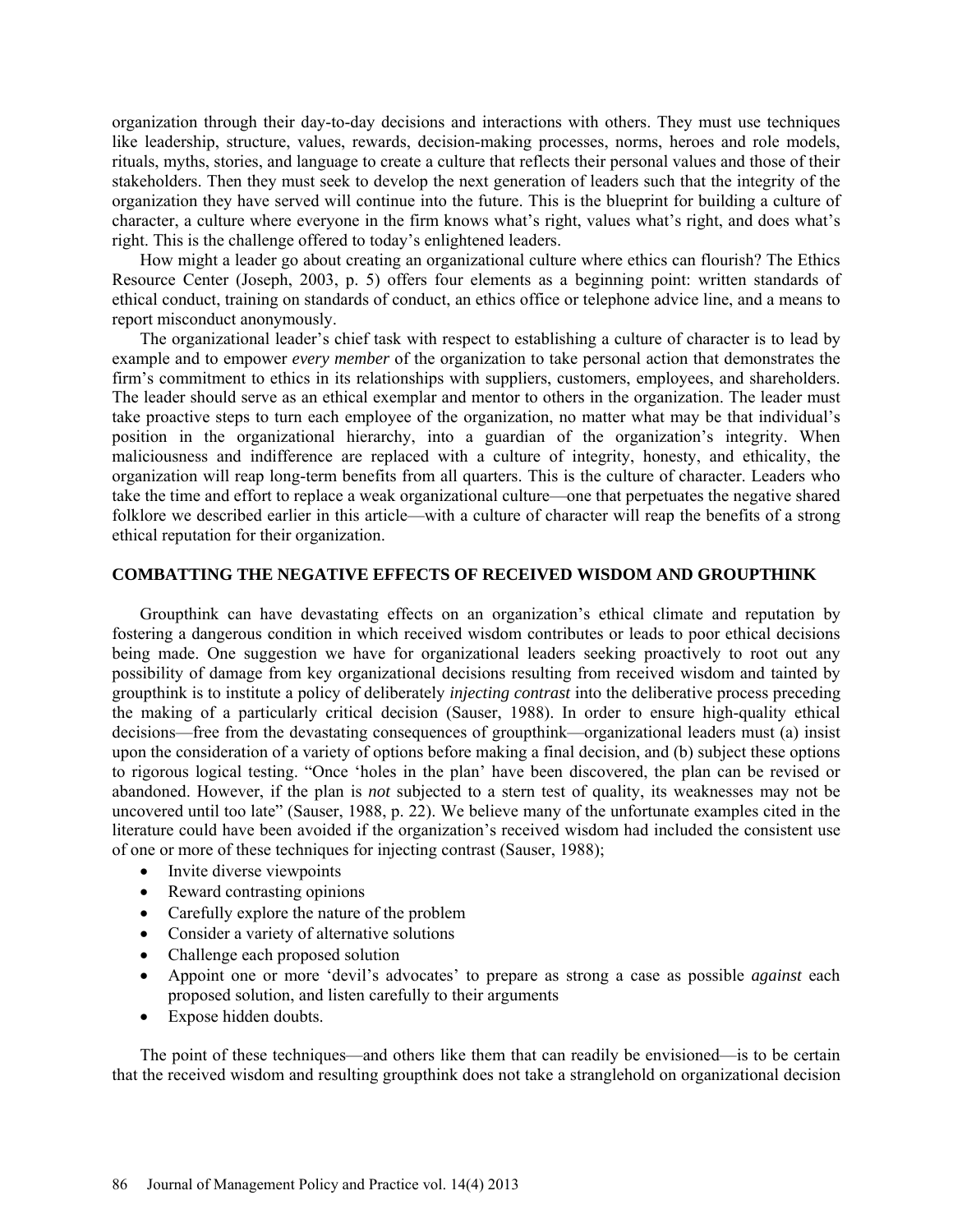making. This is an important additional step leaders can take when working deliberately to create a culture of character in the organizations they lead.

# **SUMMARY**

In this article we have (a) described our perspective on 'received wisdom' and 'groupthink' and how these phenomena affect organizational ethical culture, (b) provided some examples of the negative effects of 'unwise' received wisdom and groupthink on poor ethical decisions and actions taken by organizations in recent history, (c) discussed our concept of ethical organizational cultures based on character, and (d) outlined intentional steps organizational leaders can take to see that received wisdom leads to an ethical organizational culture based on character. These actions demand focused attention, careful implementation, and sustained effort on the part of any organization's leaders. However—as we have demonstrated throughout this article—the wisdom of establishing an organizational culture that uses shared wisdom to manifest high levels of character while combatting the devastating effects of groupthink can pay dividends for years to come.

# **REFERENCES**

Aguilar, F. J. (1994). *Managing corporate ethics: Learning from America's ethical companies how to supercharge business performance.* New York: Oxford University Press.

Baum, L. (1986, September 8). The job nobody wants. *Business Week,* p. 60.

DeGeorge, R. T. (1990). *Business ethics* (3rd ed.). New York: Macmillan Publishing Company.

Dibbs, P. (2012). The dangers of received wisdom. *Bdaily Business Network*. Retrieved August 16 from: <http://bdaily.co.uk/news/business/07-08-2012/the-dangers-of-received-wisdom/>

Goffee, R., & Jones, G. (1998). *The character of a corporation.* New York: Harper Business.

Goffman, D. (1997). *Vital lies, simple truths: The psychology of self-deception.* London, UK: Bloomsbury.

Groupthink. (2010). In Merriam-Webster Online Dictionary. Retrieved July 25, 2010, from <http://www.merriam-webster.com/dictionary/groupthink>

Hermann, A., & Rammal, H. G. (2010). The grounding of the "flying bank." *Management Decision*, *48*(7), 1051.

Janis, I.L. (1972). *Victims of groupthink.* Boston: Houghton Mifflin, 1972.

Janis, I. L. (1982). *Groupthink: Psychological studies of policy decisions and fiascoes* (2nd ed.). Boston: Houghton Mifflin.

Joseph, J. (2003). *National business ethics survey 2003: How employees view ethics in their organizations.* Washington, DC: Ethics Resource Center.

Kangis. P., & O'Reilly. M. D. (2003). Strategies in a dynamic marketplace: A case study in the airline industry. *Journal of Business Research, 56,* 105-l11.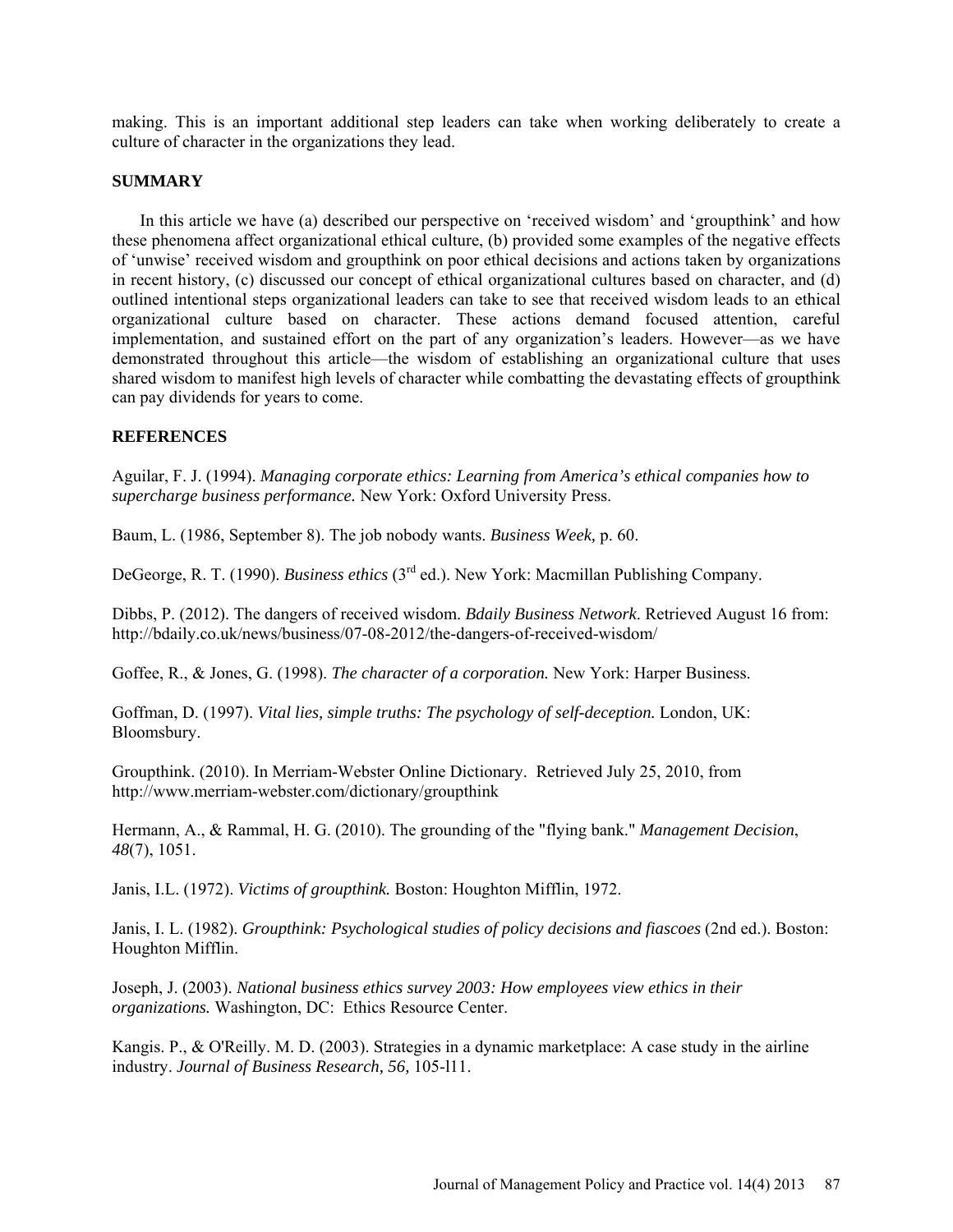Krech, D., Crutchfield, R. S., & Ballachey, E. L. (1962). Culture. In D. Krech, R. S. Crutchfield, & E. L. Ballachey, *Individual in society* (pp. 339-380). New York: McGraw-Hill.

Lehrer, J. (2012a, January 30). Groupthink: The brainstorming myth. *The New Yorker*. Retrieved August 15, 2012 from: http://www.newyorker.com/reporting/2012/01/30/120130fa\_fact\_lehrer

Lehrer, J. (2012b, March 26). Royal flush: How Roger Thomas redesigned Vegas. *The New Yorker*. Retrieved August 15, 2012 from: http://www.newyorker.com/reporting/2012/03/26/120326fa\_fact\_lehrer

Majumdar. S. K. (2000). Sluggish giants, sticky cultures, and dynamic capability transformation. *Journal of Business Venturing, 15,* 59-78.

Martin, M. J. (2006). The way we do things around here. *Electronic Journal of Academic and Special Librarianship, 7*(1). Retrieved November 21, 2012, from: [http://southernlibrarianship.icaap.org/content/v07n01/martin\\_m01.htm](http://southernlibrarianship.icaap.org/content/v07n01/martin_m01.htm) 

McGuire, W. J. (1969). The nature of attitudes and attitude change. In G. Lindzey & E. Aronson (Eds.), *The handbook of social psychology: Vol. 3. The individual in a social context*  $(2^{nd}$  ed.) (pp. 136-314). Reading, MA: Addison-Wesley.

Moorehead, G. (1982). Groupthink: Hypothesis in need of testing. *Group & Organization Studies, 7*(4), 429-444.

Murphy, P. E. (1988). Implementing business ethics. *Journal of Business Ethics, 7*(12), 907-915.

Osborn, A.F. (1963). *Applied imagination: Principles and procedures of creative problem solving* (3rd Ed.). New York: Charles Schribner & Sons.

Pastin, M. (1986). *The hard problems of management: Gaining the ethics edge.* San Francisco: Jossey-Bass.

Perkins, R. D., & Van Valkenburg, D. (2004). Ethical leadership and the board of directors. *GoodBusiness, 3*(1), pages unnumbered.

Peterson, C., & Seligman, M. E. P. (2004). *Character strengths and virtues: A handbook and classification.* New York, NY: American Psychological Association/Oxford University Press.

Pil, F, K.. & Holweg, M. (2003). Exploring scale—The advantages of thinking small. *MIT Sloan Management Review. 44,* 33-39.

PricewaterhouseCoopers (n. d.) *Integrity-driven performance: A new strategy for success through integrated governance, risk and compliance management.* White paper available at [http://www.pwcglobal.com/images/gx/eng/about/svcs/grms/PxC\\_GRC\\_WP.pdf](http://www.pwcglobal.com/images/gx/eng/about/svcs/grms/PxC_GRC_WP.pdf)

Rivkin, J. W.. & Siggelkow, N. (2003). Balancing search and stability: Interdependencies among elements of organizational design. *Management Science. 49,* 290-311.

Romme, A. G. L. (1999). Domination, self-determination and circular organizing. *Organization Studies, 20,* 801-832.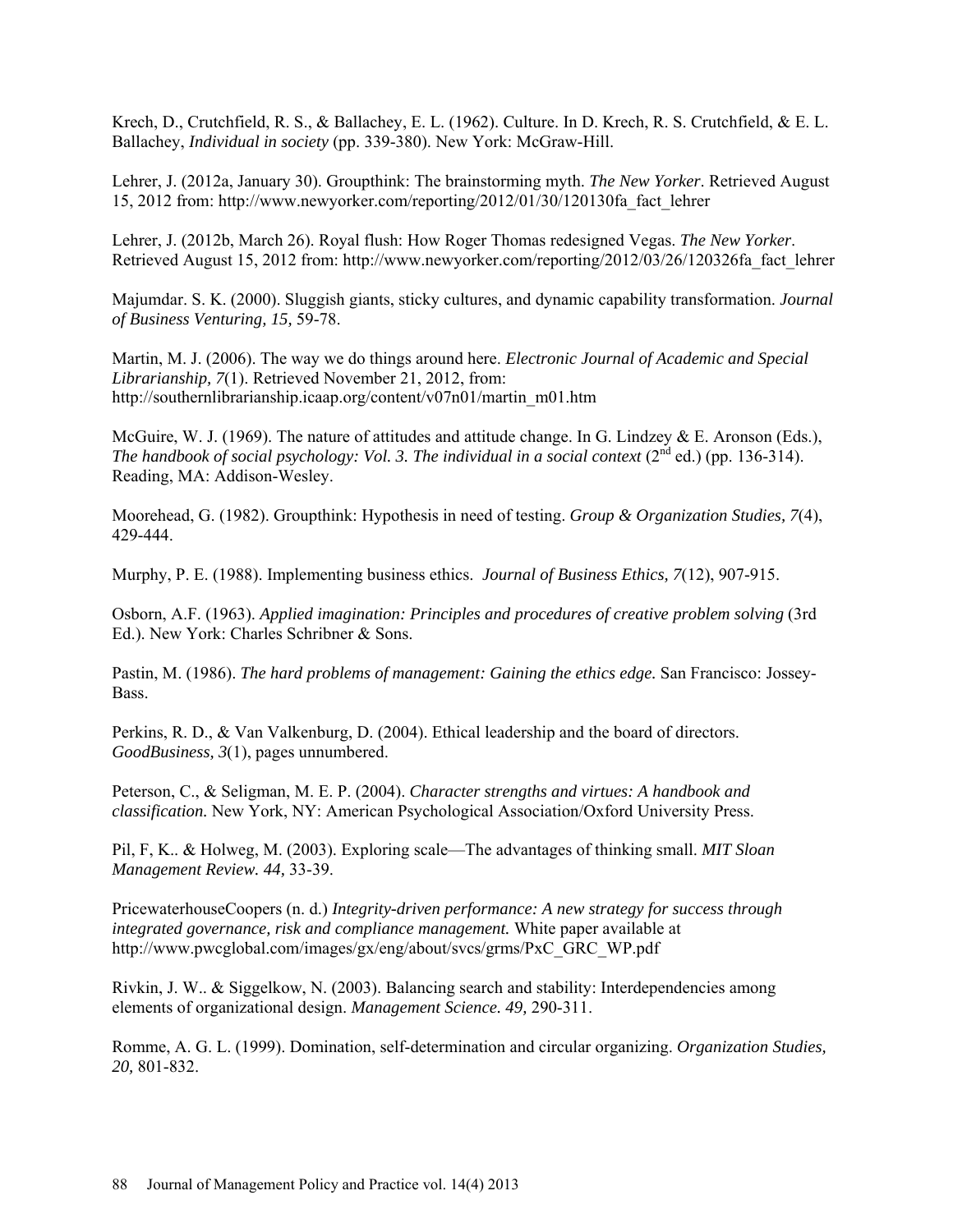Rowe, G., & Wright, G. (2001). Differences in expert and lay judgments of risk: Myth or reality? *Risk Analysis.* 27, 341-356.

Sanchez, P. (2004). Defining corporate culture. *Communication World*. (November-December), 18-21.

Sauser, W. I., Jr. (1988). Injecting contrast: A key to quality decisions. *SAM Advanced Management Journal, 53*(4), 20-23.

Sauser, W.I., Jr. (2008). Crafting a culture of character: The role of the executive suite. In S. Quatro  $\&$ R.R. Sims (Eds.), *Executive ethics: Ethical dilemmas and challenges for the C suite* (pp. 1-17). Charlotte, NC: Information Age Publishing.

Sauser, W. I., Jr. (2010). Creating an ethical culture in local government. In R. R. Sims (Ed.), *Change (transformation) in government organizations (pp. 53-70). Charlotte, NC: Information Age Publishing.* 

Sauser, W. I., Jr., & Sims, R. R. (2007). Fostering an ethical culture for business: The role of HR managers. In R.R. Sims (Ed.), *Human resource management: Contemporary issues, challenges and opportunities* (pp. 253-285). Charlotte, NC: Information Age Publishing.

Schein, E. (1992). *Organizational culture and leadership*. San Francisco, CA. Jossey-Bass.

Schein, E. (1999). *The corporate culture survival guide*. San Francisco, CA. Jossey-Bass.

Schermerhorn, J. R., Jr. (2005). *Management* (8<sup>th</sup> ed.). New York: Wiley.

Silvestro, R. (2002). Dispelling the modem myth—Employee satisfaction and loyalty drive service profitability. *International Journal of Operations & Production Management. 22,* 30-49.

Sims, R. R. (1992). Linking groupthink to unethical behavior in organizations, *Journal of Business Ethics, 11,* 651-662.

Sims, R. R. (2003). *Ethics and corporate social responsibility: Why giants fall.* Westport, CT: Praeger.

Sims, R. R. (2005). Restoring ethics consciousness to organizations and the workplace: Every contemporary leader's challenge. In R. R. Sims & S. A. Quatro (Eds.), *Leadership: Succeeding in the private, public, and not-for-profit sectors* (pp. 386-407). Armonk, NY: M. E. Sharpe.

Sims, R. R. (2009). Toward a better understanding of organizational efforts to rebuild reputation following an ethical scandal. *Journal of Business Ethics*, *90*(4), 453-472.

Skoogland, C. (2003, October 16). Establishing an ethical organization. Plenary address presented at the Conference on Ethics and Social Responsibility in Engineering and Technology, New Orleans, LA.

Smith, R. A. & Davis, S. F. (2003). *The psychologist as detective: An introduction to conducting research in psychology.* Upper Saddle River, NJ: Pearson/Prentice-Hall.

Svyantek, D.J., & Bott, J. (2004). Received wisdom and the relationship between diversity and organizational performance, *Organizational Analysis* 12(3): 295-317.

Taylor, D.W., Berry, P.C., & Block, C.H. (1958). Does group participation when using brainstorming facilitate or inhibit creative thinking. *Administrative Science Quarterly*, 3(1), 23-47.